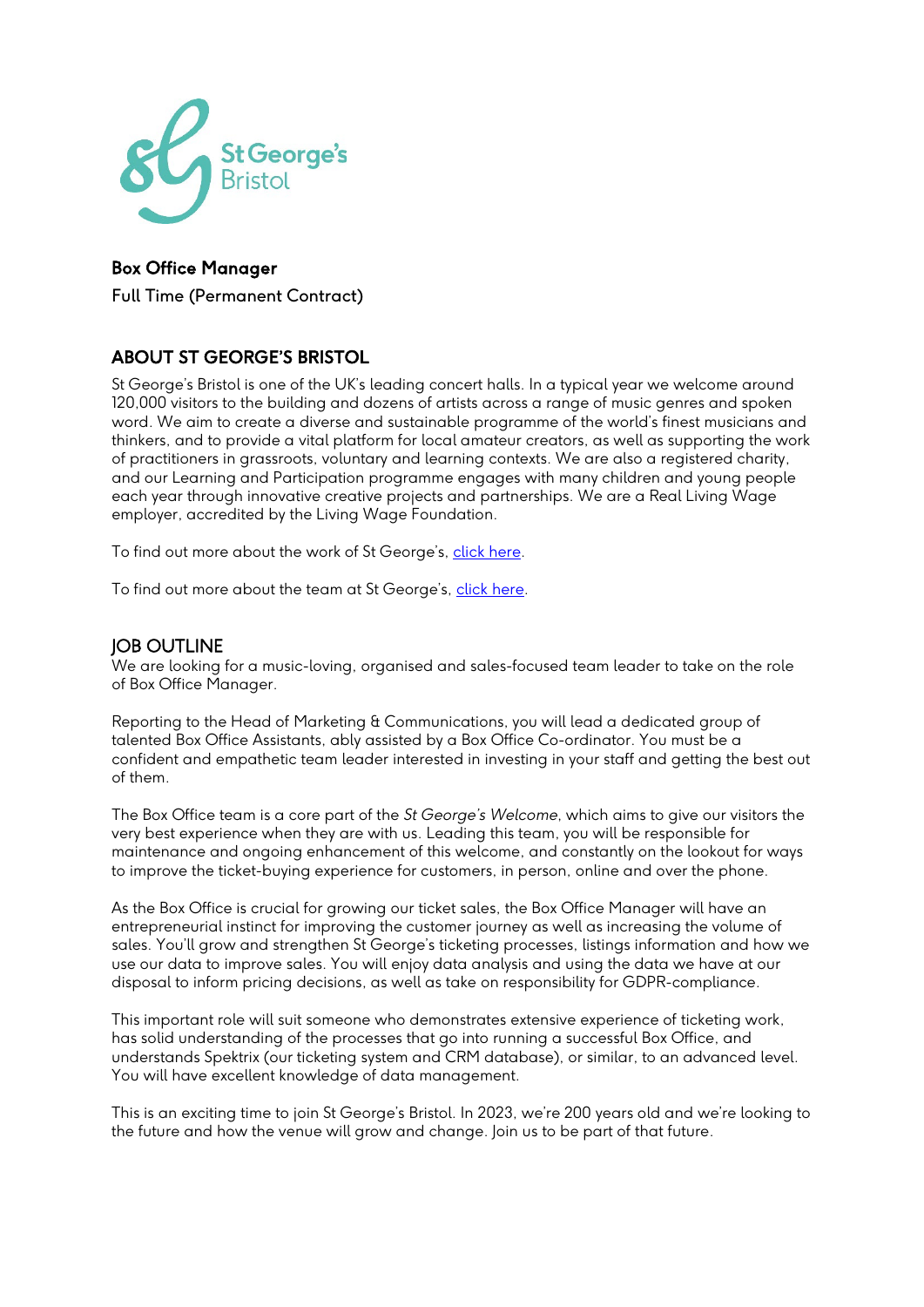# INCLUSION POLICY

In acknowledgement that some voices are under-represented in the arts, we commit to interview every candidate who identifies as disabled and/or being from a culturally diverse background. If you identify in this way, we would be grateful if you could make this clear in your covering letter.

We acknowledge that the term 'culturally diverse background' is imperfect and does not adequately represent all experiences or communities. We use it to refer to the cultural backgrounds which may be termed the Global Majority and/or Black, Asian, and Minority Ethnic. We are reviewing the language we use to describe diversity and difference.

## ROLE OUTLINE

This role is designed to oversee the smooth functioning of ticketing and sales of St George's Bristol, including management of the Box Office team, and leading on the improvement and development of ticketing, based on data.

#### Team Management

- Line management of Box Office Assistants and the Box Office Co-ordinator.
- Shift management including rotas, shift swaps, timesheets, etc.
- Training of Box Office Assistants and responsibility for their continued professional development.
- Supporting the Box Office team in their day-to-day duties (e.g. refunds, complex questions).

#### Data Management

- Overall responsibility for Spektrix, our CRM system.
- Responsibility for GDPR and Data Protection compliance.
- Responsibility for reporting to relevant stakeholders on ticketing performance and trends.
- Responsibility for data gathering for event and organisational evaluation.
- Developing and implementing new ways of using our data to better inform decision-making, and improvement of ticket sales volumes.
- Responding to data-sharing requests.
- Developing and implementing a database development plan, in liaison with the Marketing and Development departments.

#### Sales and Ticketing

- Financial oversight of the Box Office, online and in person.
- Responsibility for banking, reconciliation, PCI compliance, liaison with our Finance and Development departments, and other duties, to ensure we know exactly what income is going through the Box Office.
- Overall responsibility for the Box Office as a sales tool, online and in person.
- Overseeing and improving the customer journey, making purchasing as easy and engaging as possible, helping us acquire more customers and retain existing ones.
- Developing and implementing On Sale processes that best suit the operational needs of St George's and the customer journey - including event setups, pricing, and liaison with Marketing about timelines and campaigns.
- Responsibility for pricing, offers and upselling across Box Office online and in person.
- Managing ticket allocations for hirers and ticket agencies.
- Ensuring the completion of PPL PRS reports quarterly.
- Developing ways to leverage our Box Office to generate new lines of income (e.g. Ticket Agency).
- Developing new ways of increasing ticketing income for St George's Bristol events (e.g. group bookings, targeted offers, ticketing collaborations and cross-selling).

#### Other duties

- Fulfilling other duties as directed by the Head of Marketing & Communications.
- Representing St George's Bristol at sector events where relevant to ticketing.
- Stepping in to replace Box Office colleagues in their duties in exceptional circumstances.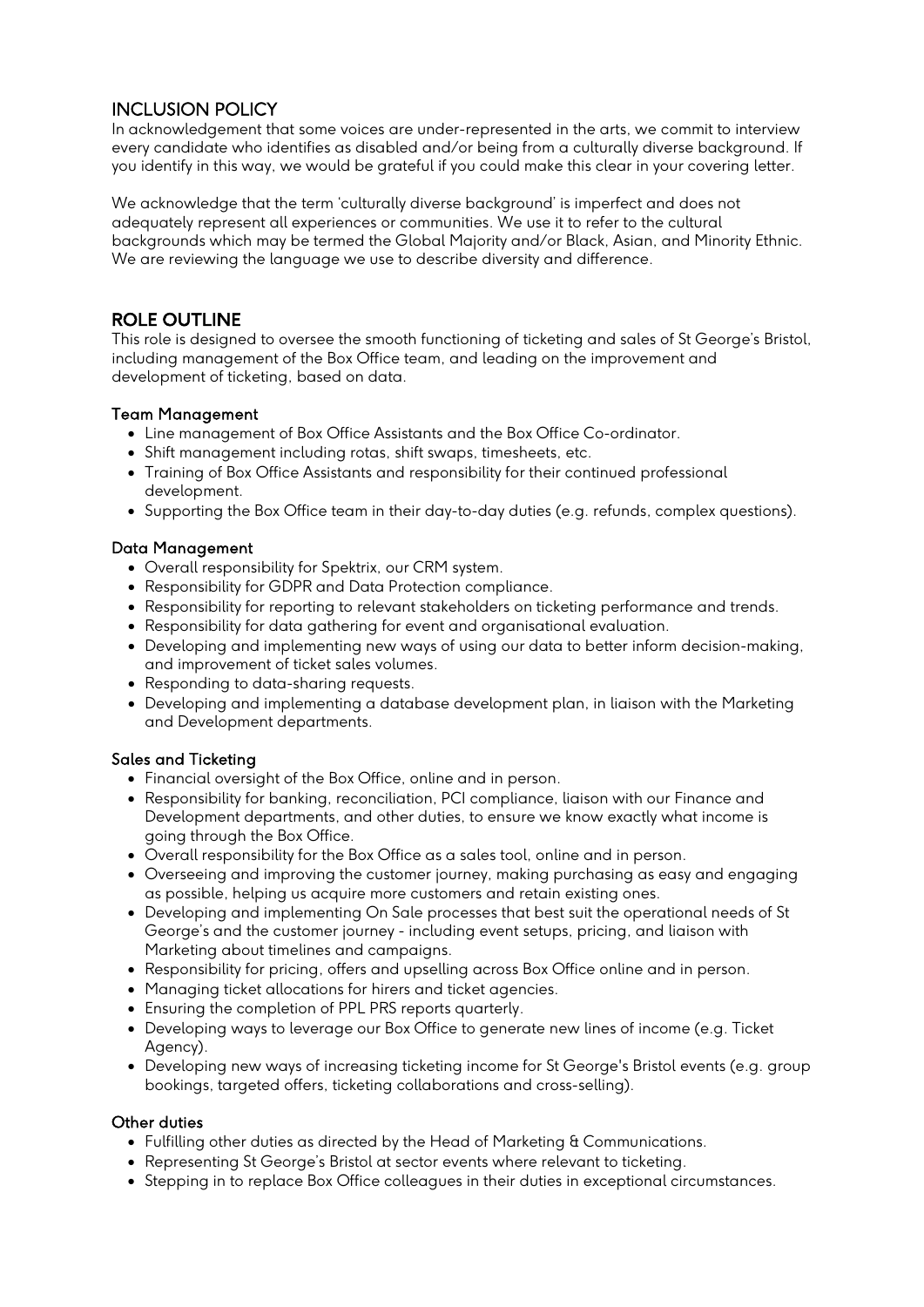# PERSON SPECIFICATION

| <b>Essential</b>     |                                                                       |  |
|----------------------|-----------------------------------------------------------------------|--|
| Experience           | Extensive experience of working in a Box Office                       |  |
|                      | Relevant management experience in a Box Office                        |  |
|                      | Relevant experience of team co-ordination                             |  |
|                      | Demonstrable data management experience                               |  |
|                      | Demonstrable administrative and financial management experience       |  |
|                      | Experience of working on complex projects                             |  |
| Knowledge            | Good knowledge of the arts sector                                     |  |
|                      | Advanced computer literacy                                            |  |
|                      | Advanced use of Microsoft Office, especially Excel                    |  |
|                      | Detailed knowledge of Spektrix or Tessitura or equivalent CRM systems |  |
|                      | Solid understanding of GDPR compliance and Data Protection            |  |
| Skills and abilities | Excellent written and verbal communication skills                     |  |
|                      | Strong planning and evaluation skills                                 |  |
|                      | Methodical and highly organised; excellent time management            |  |
|                      | High level of accuracy and attention to detail                        |  |
|                      | Excellent problem-solving skills                                      |  |
| Personal qualities   | A passion for music and the arts                                      |  |
|                      | An empathetic and encouraging leader, willing to lead from the front  |  |
|                      | Friendly and approachable manner                                      |  |
|                      | An excellent multi-tasker                                             |  |
|                      | Professional and proactive approach                                   |  |
|                      | Team player                                                           |  |
|                      | Creative and entrepreneurial                                          |  |
|                      | Flexible and resilient                                                |  |

| <b>Desirable</b> |                                                                     |
|------------------|---------------------------------------------------------------------|
| Experience       | Previous experience at Box Office Manager level                     |
|                  | Relevant experience of line management                              |
|                  | Experience of working in music venues specifically                  |
|                  | Experience of being an organisation's data controller               |
| Knowledge        | Educated to bachelor's degree level in a relevant professional area |
|                  | Knowledge of PCI Compliance                                         |
|                  | Knowledge of PRS Reporting                                          |